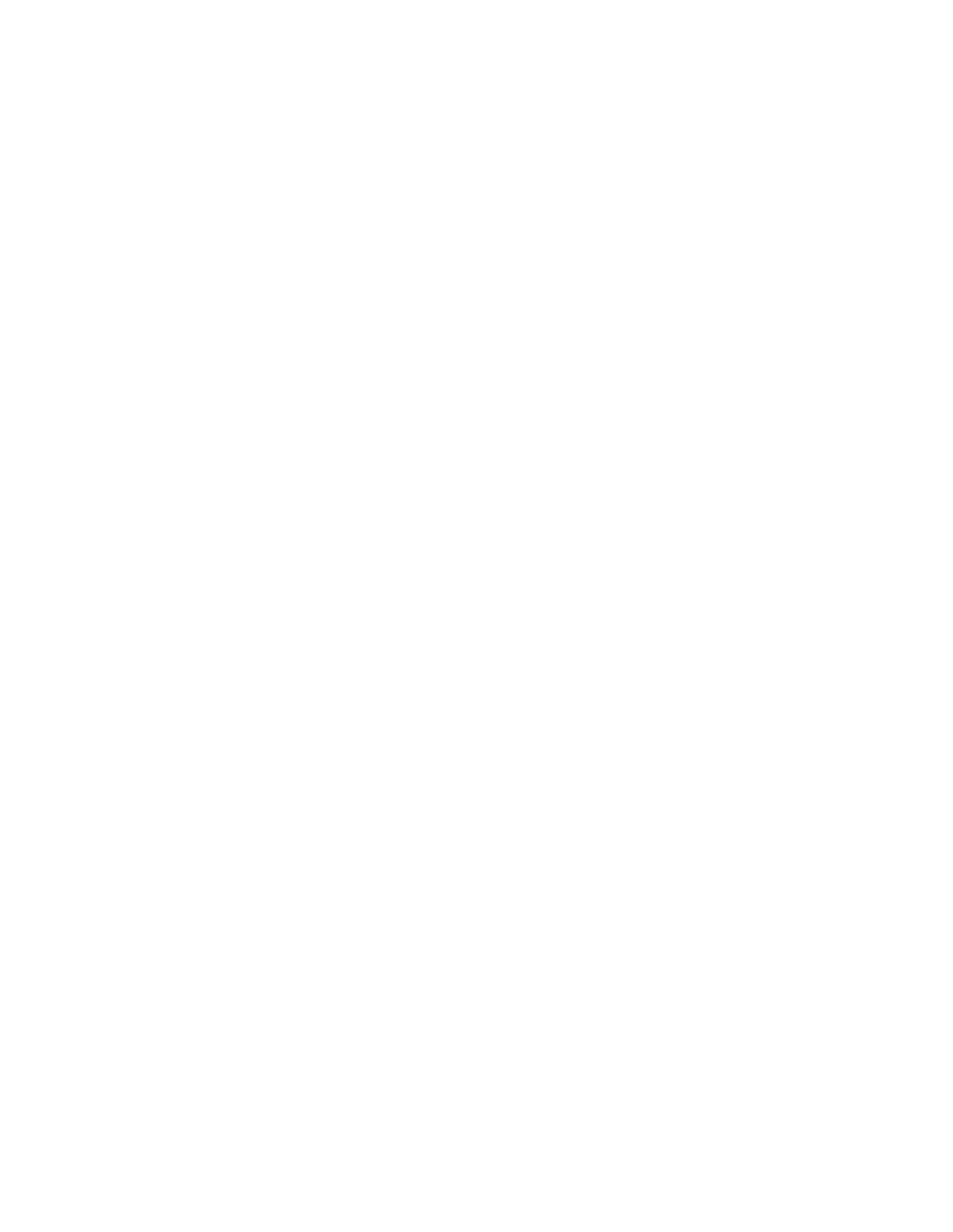#### <span id="page-2-0"></span>**KEVIN S. McKELVEY AND SEVEN OTHER AUTHORS**

Carl N. Skinner Chi-ru Chang Don C. Erman Susan J. Husari David J. Parsons Jan W. van Wagtendonk C. Phillip Weatherspoon

# An Overview of Fire in the Sierra Nevada

#### **ABSTRACT**

Fire, ignited by lightning and Native Americans, was common in the Sierra Nevada prior to 20th century suppression efforts. Presettlement fire return intervals were generally less than 20 years throughout a broad zone extending from the foothills through the mixed conifer forests. In the 20th century, the areal extent of fire was greatly reduced. This reduction in fire activity, coupled with the selective harvest of many large pines, produced forests which today are denser, with generally smaller trees, and have higher proportions of white fir and incense cedar than were present historically. These changes have almost certainly increased the levels of fuel, both on the forest floor and "ladder fuels"—small trees and brush which carry the fire into the forest canopy. Increases in fuel, coupled with efficient suppression of low and moderate intensity fires, has led to an increase in general fire severity.

We suggest extensive modification of forest structure will be necessary to minimize severe fires in the future. In high-risk areas, landscapes should be modified both to reduce fire severity and to increase suppression effectiveness. We recommend thinning and underburning to reduce fire-related tree mortality coupled with strategically placed defensible fuel profile zones (DFPZs). DFPZs are areas in which forest structure and fuels have been modified to reduce flame length and "spotting", allowing effective suppression.

This chapter is an overview of work by the fire-subgroup of the Sierra Nevada Ecosystem Project. Details concerning these findings are found in Skinner and Chang 1996; Chang 1996; Husari and McKelvey 1996; McKelvey and Busse 1996; Erman and Jones 1996; van Wagtendonk 1996; and Weatherspoon 1996.

## **THE ECOLOGICAL ROLE OF FIRE**

"The most potent factor in shaping the forest of the region has been, and still is, fire." Leiberg 1902, 40

For thousands of years, the periodic recurrence of fire has shaped the ecosystems of the Sierra Nevada (Skinner and Chang 1996). Because fire was so prevalent in the centuries before extensive Euro-American settlement (presettlement), many common plants exhibit specific fire-adapted traits such as thick bark and fire-stimulated flowering, sprouting, seed release and/or germination (Chang 1996). In addition, fire affected the dynamics of biomass accumulation and nutrient cycling, and generated vegetation mosaics at a variety of spatial scales (Chang 1996). Because fire influenced the dynamics of nearly all ecological processes, reduction of the influence of fire through 20th century fire suppression efforts in these ecosystems has had widespread (though not yet completely understood) effects.

## **PATTERNS OF FIRE: PAST AND PRESENT**

Estimates of presettlement median fire return intervals (length of time between fires), as recorded in fire scars, are typically less than 50 years (figure 37.1). More specifically, records from the foothill zone, mixed conifer zone, and east side pine showed median fire return intervals consistently less than 20 years.

Sierra Nevada Ecosystem Project: Final report to Congress, vol. II, Assessments and scientific basis for management options. Davis: University of California, Centers for Water and Wildland Resources, 1996.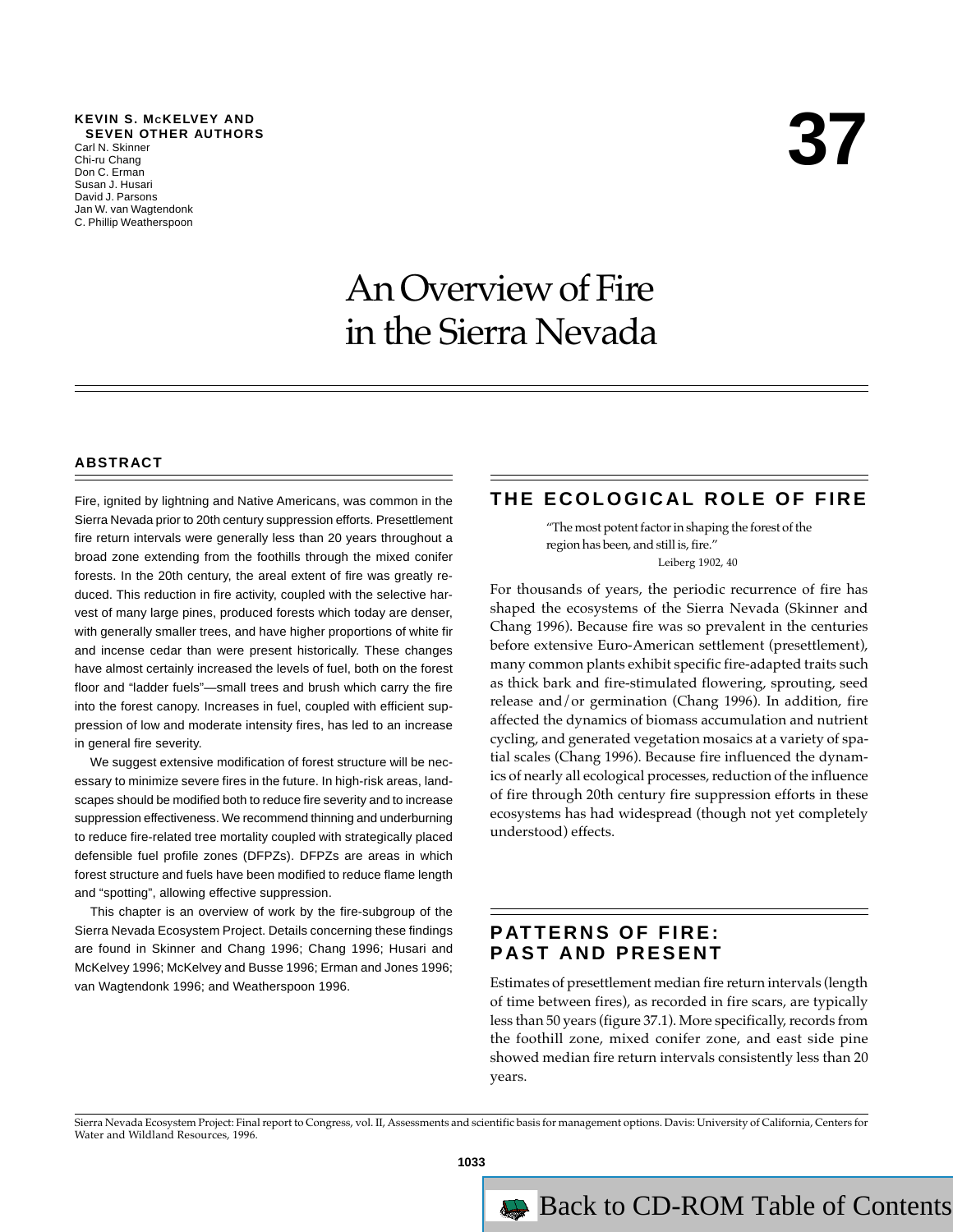



Fire affects landscapes at a variety of scales, yet there have been few landscape-scale fire-history studies (Skinner and Chang 1996). Most fire history studies describe fire return intervals for local sites of generally 250 acres or less. The few existing landscape-scale fire-history studies found significant variation of fire occurrence from place to place (e.g., Kilgore and Taylor 1979; Caprio and Swetnam 1995). Fire return intervals varied in response to site and environmental factors such as ignition source, fuel accumulation, fuel moisture, and burning conditions (Kilgore and Taylor 1979). Furthermore, climate variation over many centuries is reflected in more frequent, less extensive fires during warmer periods and less frequent, more extensive fires during cooler periods (Swetnam 1993). Despite variability in fire occurrence patterns and uncertainties in how fire affected landscapes, we believe that the composite picture provided by these studies is compelling: presettlement fires were common enough to significantly affect forest structure and composition over much of the Sierra Nevada.

Knowledge of presettlement fire patterns helps to explain reports by early observers that describe the forests and woodlands as generally open (Sudworth 1900; Leiberg 1902). Sierra Nevada forests and woodlands at the turn of the century were altered by intense grazing by sheep and associated burning patterns in the late 1800s (McKelvey and Johnston 1992). However, these disturbances would have had a modest impact on the canopy trees that, according to Sudworth (1900), were large and on average 250 to 350 years old.

The general structure of forests and woodlands shaped by frequent fires may appear stable for decades or sometimes centuries, at least when viewed at the landscape level (1000s of acres). The pattern of change is usually limited in spatial extent (Skinner and Chang 1996), with patterns of tree mortality leading to patches of different sizes and ages of trees frequently confined to individuals or small groups. This pattern of mortality is most often caused by endemic insect activity, stem breakage due to weakening of trees from fire or physical scarring, or localized severe fire conditions sufficient to kill the canopy trees directly.

Fire regimes characteristic of presettlement conditions in the Sierra Nevada have been disrupted in the 20th century. The Forest Service has mapped fires since 1908, and these maps can be used to estimate the acreage burned in each forest type (McKelvey and Busse 1996). Fire rotation times were calculated from these data and compared with fire return intervals derived from fire scars (table 37.1). Fire rotation is defined as the number of years necessary to burn an area equal in size to an area of interest, in this case a forest type. Fire return intervals are based on the number of times a point (or small area) burned over a period of time. To compare the two metrics, we need to make the assumption that the fire return intervals generated from fire-scar studies represent the forest types in which they exist and therefore approximate fire rotations. Given this assumption, the deviation between current rates and presettlement fire return intervals is one to two orders of magnitude (table 37.1). We believe that this change is far too great to be accounted for by differences in measurement, climate, or potential biases associated with fire-scar data. Fire suppression has been extremely effective in the 20th century.

Another, and perhaps more subtle, difference between current and presettlement fire patterns lies in the recent decrease in fire frequency with increasing elevation. Throughout the 20th century, little of the higher elevation zones have burned (McKelvey and Busse 1996). This is in contrast to presettlement median fire return intervals that differed relatively little from the foothills through the upper mixed-conifer zone (table 37.1). The distribution of fires in the 20th century is closely associated with droughty conditions (McKelvey and Busse 1996) and probably is due to the effective suppression of low-to-

#### **TABLE 37.1**

Historic fire return intervals compared with 20th century patterns. Historical data are extracted from various sources (Skinner and Chang 1996) and are the average median return intervals for each forest type. Recent fire data are fire rotations based on area burned during the 20th century (McKelvey and Busse 1996).

| <b>Forest Type</b> | <b>Fire Return Period</b> |          |
|--------------------|---------------------------|----------|
|                    | 20th Century              | Pre-1900 |
| Red fir            | 1,644                     | 26       |
| Mixed conifer-fir  | 644                       | 12       |
| Mixed conifer-pine | 185                       | 15       |
| Ponderosa pine     | 192                       | 11       |
| Blue oak           | 78                        | 8        |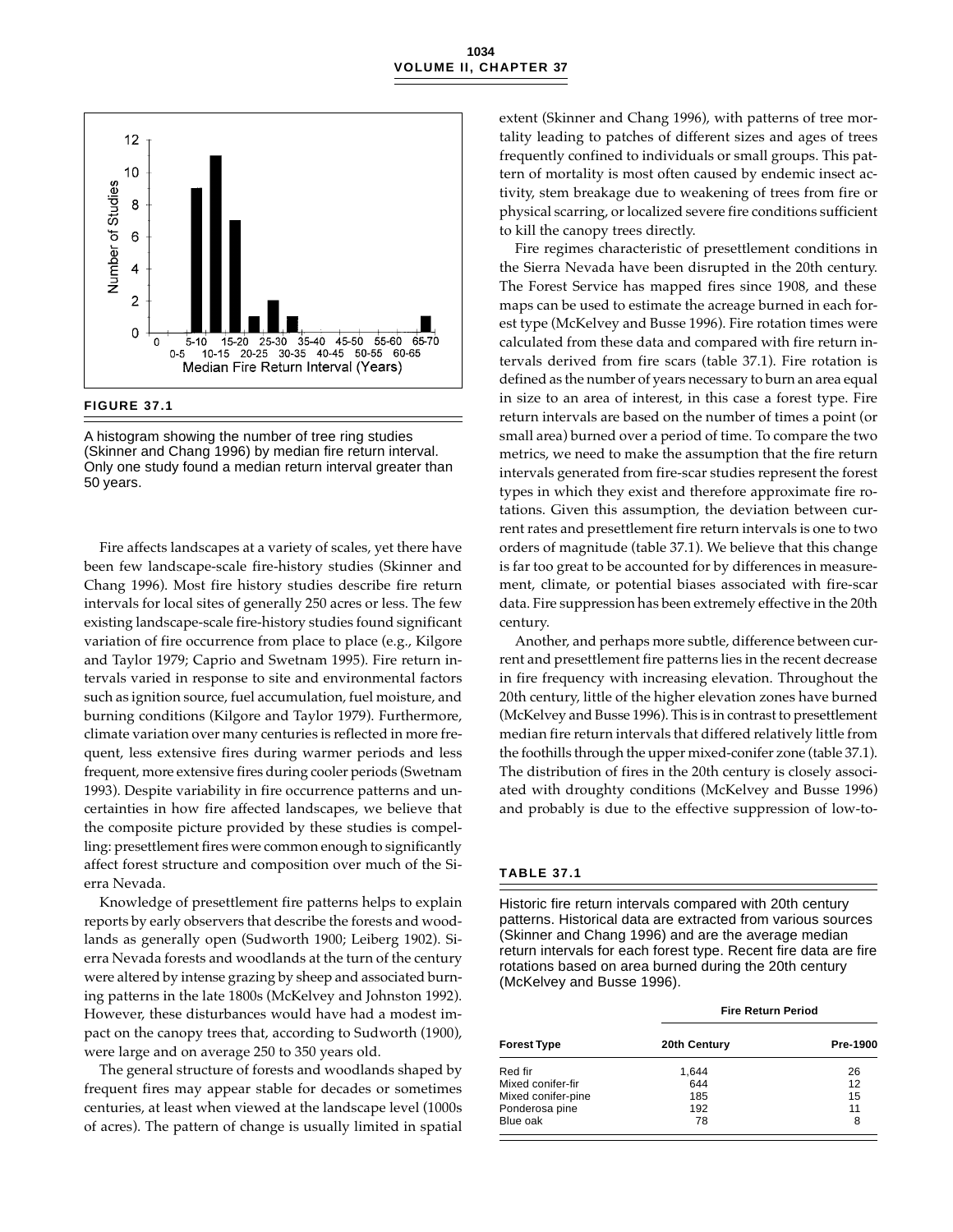moderate intensity fires. Before settlement, 10 times as much area in the foothills burned when compared with the 20th century, whereas 60 times as much burned in the red fir zone (table 37.1).

It is notable that 4,232 ha of the 38,828 ha red fir zone of Yosemite National Park has burned since a prescribed natural fire (PNF) program was initiated in 1972. Under this PNF program the calculated fire rotation is 163 years (van Wagtendonk 1995) for a much greater proportion than has burned outside the park (table 37.1). The PNF program has begun to approach presettlement fire rotation levels after 24 years.

## **CHANGES IN FUELS**

The dramatic reduction in area burned in the 20th century, combined with the effects of forest management practices and generally warmer-moister climatic conditions (Graumlich 1993; Stine 1996), has almost certainly led to substantial increases in quantity and changes in arrangement of live and dead fuels. While data from the early 20th century are not available to test this assertion rigorously, it is based on comparisons with early conditions inferred from numerous historical accounts, documented fire histories, and structures of uncut stands (Kilgore and Sando 1975; Parsons and DeBenedetti 1979; Bonnicksen and Stone 1982; van Wagtendonk 1985; Biswell 1989; Weatherspoon et al. 1992; Chang 1996; Skinner and Chang 1996; Weatherspoon and Skinner 1996).

Live and dead fuels increased along with the development of denser conifer forests. These increases in stand density were concentrated mainly in small and medium size classes of shade-tolerant and fire-sensitive tree species. Lacking fire, the thinning that has occurred has been due to competition (primarily for water and light), diseases, and insects. The result has been a large increase in the amount and continuity of live forest fuels near the forest floor that provide a link between surface fuels and upper canopy layers. The lack of fire has also caused dead fuels on the forest floor to accumulate in excess of their presettlement levels.

The impact of forest management in the 20th century has primarily been to accelerate these trends. Logging on Forest Service and private lands has been primarily of the large overstory trees—accelerating growth in the dense understory and increasing landscape-level homogeneity of fuel structure (Weatherspoon 1996; McKelvey and Johnston 1992). Such cuttings, especially when combined with no treatment of slash (harvest-created fuel), increase the vulnerability of stands to damage from wildfires (Weatherspoon 1996). The national parks, while still maintaining extensive areas of large, old trees, have also experienced increased density of shade tolerant understory trees.

Therefore, compared with presettlement conditions, the current Sierra Nevada forests are generally younger, denser, smaller in diameter, and more homogeneous. Almost certainly there is increased dead biomass and on many sites increased live biomass as well (Weatherspoon and Skinner 1996). Due to high productivity and various forest management activities, the lower and middle-elevation mixed conifer forests have likely experienced greater change in structure and fuels conditions than have either higher elevation forests or foothill vegetation (Weatherspoon and Skinner 1996).

## **CHANGES IN FIRE INTENSITY**

Frequently in the following chapters the assertion is made that fires today are more intense than either presettlement fires, or fires in the early 20th century. More precisely, the assertion is that current fires burn much larger contiguous areas at high intensities, resulting in a larger proportion of the burned area suffering severe fire effects. We have no direct data to support these assertions, but, as with the increase in fuels, such a conclusion is consistent with information available from fire history studies and other sources. The frequency and extensiveness of fires that occurred in the presettlement era were simply too high to allow the accumulation of dead fuel and live "ladder" fuels that support extensive crown fires.

Accounts of early surveyors explicitly state that crown fires were uncommon. In 1899, when George Sudworth was surveying the central Sierra Nevada, fires were so routinely encountered that "travel through a large part of the territory was at times difficult on account of dense smoke" (Sudworth 1900, p. 560). Nevertheless, Sudworth states of these, and previous fires:

Fires of the present time are peculiarly of a surface nature, and with rare exception there is no reason to believe that any other type of fire has occurred here. (Sudworth 1900, P. 557)

and

The incidences in this region where large timber has been killed outright by surface fires are comparatively rare. Two cases only were found. . . . One of these burns involved less than an acre, and the other included several hundred acres. (Sudworth 1900, P. 558)

Statements such as these by Sudworth would be absurd if they referred to today's forests. It is not likely that Sudworth could spend a year traversing the central Sierra Nevada today without at least noting the large burned patches created by stand replacing fire, sometimes covering tens of thousands of acres.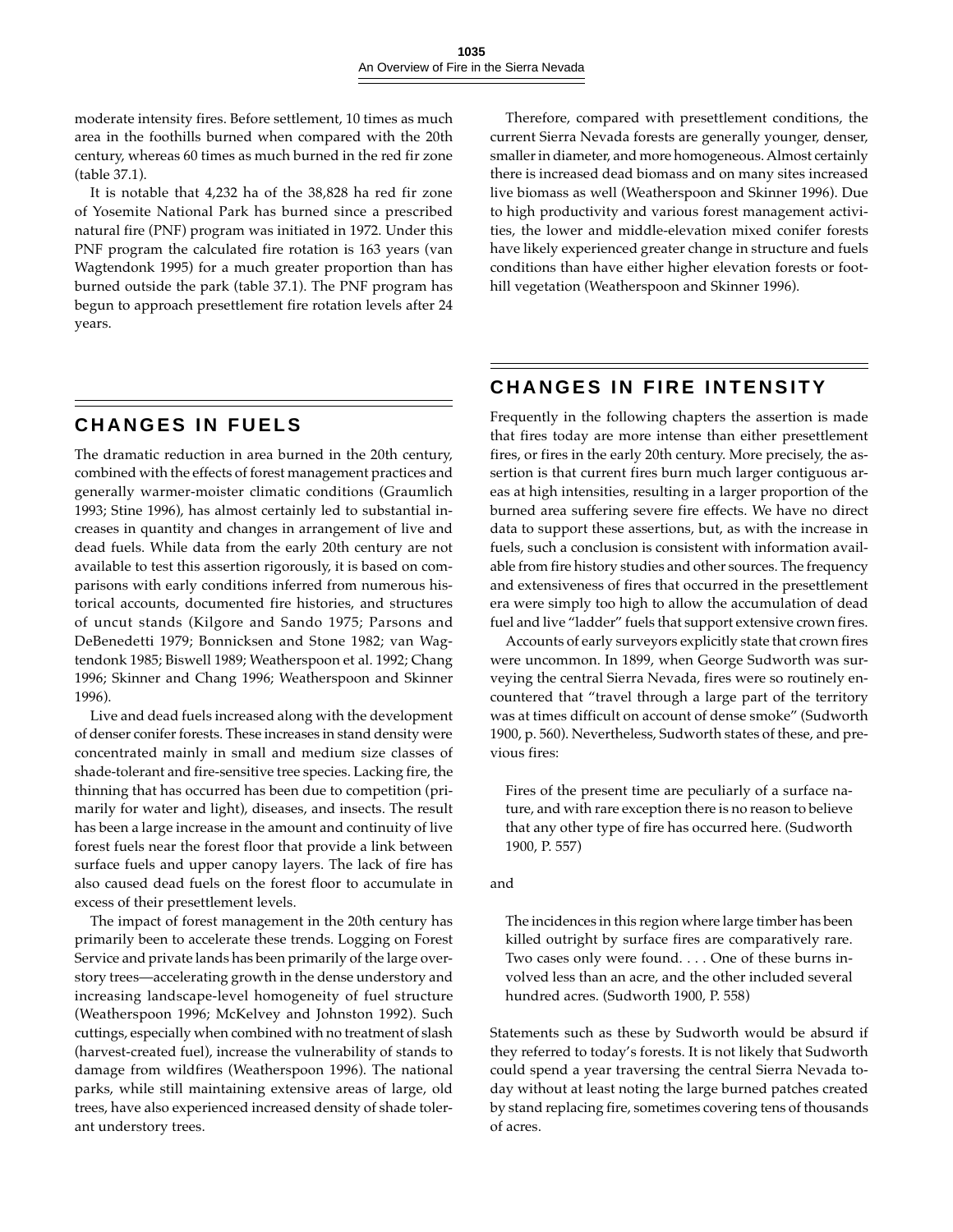Leiberg surveyed an area north of where Sudworth worked, much of which is currently in the Tahoe and Plumas National Forests. Of the 2.8 million acres that he judged had burned at least once in the preceding 100 years, he concluded that total tree mortality had occurred on 214 thousand acres (Leiberg 1902). In making this determination, however, Leiberg assumed that most meadows and chaparral fields were firegenerated (Leiberg 1902). Even if this assumption was correct (which is doubtful), total tree mortality had occurred on less than 8% of the area burned.

## **THE ROLE OF SUPPRESSION**

Many human uses and management activities have influenced patterns in Sierra Nevada ecosystems over the last century (e.g., grazing, logging, mining, recreation, settlement, fire management). However, only fire suppression has been applied throughout the Sierra Nevada landscape. Until recently, whatever the vegetation, if staff was available, fires were actively and vigorously suppressed. As a result, the fire suppression policy of the 20th century has played a primary role in the human induced changes in many Sierra Nevada vegetation types.

Though stand conditions and fire suppression methodologies and goals have changed during the 20th century (Husari and McKelvey 1996), the effect of suppression on a number of fire attributes has remained remarkably constant. An analysis of fires occurring on the national forests of the Sierra Nevada suggest there is no general time trend in total area burned (McKelvey and Busse 1996), and patterns of location have also remained stable. The relationships between fire occurrence and elevation have remained essentially constant (McKelvey and Busse 1996), as have the distributions of fire sizes for most national forests, the Eldorado and Stanislaus Forests being exceptions (Erman and Jones 1996). Of fires reaching a size of 100 acres or more, human caused fires have exceeded lightning fires in numbers and total area burned throughout this century. Only in the last two decades have the largest fires been caused by lightning (McKelvey and Busse 1996).

## **Recent Changes in Fire Suppression Resources**

There is no question that we have the most mobile and highly organized fire suppression force ever assembled. However, the overall pool of available work force and equipment has recently declined (Husari and McKelvey 1996).

The number of fire suppression resources available for initial attack peaked during the 1970s and early 1980s and was declining by the late 1980s. Both the California Department of Forestry and Fire Protection and the U.S. Forest Service have seen an approximate 10% reduction in the numbers of

engines since the peak (Husari and McKelvey 1996). Although these declines are somewhat offset by increases in the numbers of state hand crews, the latter are generally used as reinforcements and not for initial assault.

## **The New Role of Lightning**

In recent decades, the proportion of burned area contributed by lightning-caused fires has increased while the proportion burned by human-caused fires has decreased (McKelvey and Busse 1996; Weatherspoon and Skinner 1996). Additionally, both the number and size of human-caused fires have decreased. In contrast, the size of lightning fires has increased in the past three decades, particularly in the late 1980s and early 1990s (McKelvey and Busse 1996; Weatherspoon and Skinner 1996). If increased difficulty in suppressing individual fires was the only factor, one might expect an increase in the size of both lightning and human-caused fires.

A potential explanation for the recent increase in the proportion of area burned by lightning fires could lie in the temporal concentration of lightning strikes—lightning-caused ignitions often occur simultaneously during thunderstorms, overwhelming suppression resources.

A fire suppression organization that is efficient, highly organized and extremely mobile can usually control solitary ignitions even when staffing is limiting. When multiple ignitions occur, however, work force availability can become pressing: suppression resources allocated to one fire are not available for additional fires. For multiple simultaneous ignitions, the densities of resources available for initial attack are therefore critically important (Husari and McKelvey 1996).

While declines in suppression resources coincided with an increase in large lightning-caused fires in the Sierra Nevada, the extent to which they contributed to these lightning events is unknown. California experienced many large lightningcaused fires in 1977 (Biswell 1989) during the period of peak regional levels of suppression resources. Though none of the largest of these were in the Sierra Nevada, many occurred in the extended SNEP study area (i.e., Cascade Range and Modoc Plateau).

The increase in proportion of total burned area accounted for by lightning fires may be influenced by changing fuel conditions associated with fire suppression and other management activities (e.g., increasing stand densities, accumulating woody debris) discussed previously and in the next section. It is reasonable to expect these changes in fuel conditions to contribute to fires that are more difficult to control. Furthermore, it is likely that the effects of increasing suppression difficulty, despite suppression resource levels, would first become apparent under conditions of numerous, widespread, simultaneous ignitions (Weatherspoon and Skinner 1996).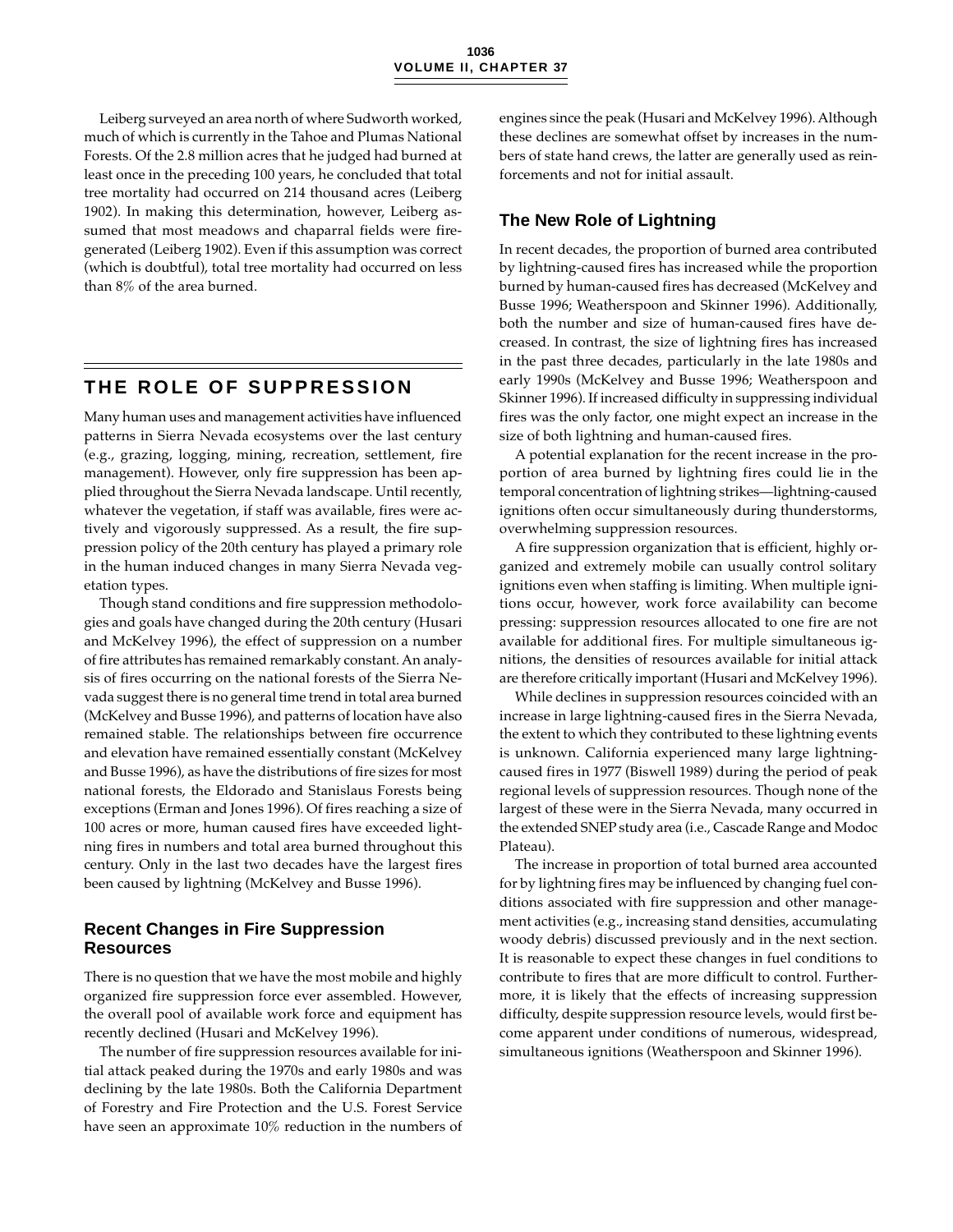# **THE ROLE OF FUEL TREATMENTS**

### **The Rationale for Fuels Management**

Fires in Sierra Nevada forests and woodlands occur less frequently and cover much less area than they did in the presettlement era; however, they are more likely to be more uniformly severe. These large, severe fires, in aggregate, are well outside the range of sizes and severity expected for the presettlement era and thus may be detrimental to the integrity and sustainability of Sierran ecosystems. Furthermore, the current prevalence of such fires is socially unacceptable.

The continuing accumulation of large quantities of forest biomass that fuel severe wildfires points to a need to increase the treatment of fuels substantially. To reduce the total area and average size burned by severe fires, designing treatments in landscape-level patterns that are strategically logical for fire management would be preferable. Concurrently, restoring more of the ecosystem functions associated with frequent low- to moderate-severity fires that previously characterized most Sierra Nevada forest ecosystems would be desirable (Weatherspoon and Skinner 1996).

The foothills and lower elevation mixed conifer zones have experienced rapid population growth in recent decades and this is unlikely to cease soon. The prevalence of private lands divided among many landowners, often with houses scattered through the landscape, makes it essential that cooperation among landowners, local entities, and fire agencies take place on a broad scale to effectively deal with the threat to human life and property.

## **Changing Stand Structure and Fire Behavior**

The recent changes in forest structure in the Sierra Nevada probably have affected fire behavior in various ways (Weatherspoon 1996). Current forests are generally much denser than under presettlement conditions, and they contain more surface and ladder fuels (intermediate layers of smaller trees and shrubs). These changes create forests that are more likely to support large, severe fires.

Before the 20th century, forests and woodlands were generally more open. Such forests and woodlands have higher surface temperatures, lower relative humidities, dry more quickly, ignite more easily, and burn more rapidly than the dense forests of today. However, though the flame lengths can be high, fires in the more open forests and woodlands are more likely to be predominately surface fires. The more open conditions are less likely than multilayered, closed-canopy forests to support crown fires or have extensive areas of the overstory trees killed.

## **Potential Effects of Fuels Treatments on Fire Behavior**

The recent accumulations of biomass (both living and dead) that fuel wildfires necessitate the development of strategies to manage fuels to reduce the extent of area burned by severe fire and to help ease the reintroduction of fire as an ecological process. Many fuels treatments involve thinning the smaller diameter trees or biomass removals (Weatherspoon 1996), in essence producing stands structurally similar to what are thought to have been presettlement conditions. Resulting forest structures will be more open, less likely to support crown fire, and less likely to exhibit extensive areas of severe fire effects. The post-treatment fire behavior will be strongly affected by the quantity of surface fuels left on site. Removal of trees necessary to open the stand (increasing drying and wind at the forest floor) usually produces much more severe fire behavior if slash is left untreated on site (van Wagtendonk 1996). Fuel treatments will need to be applied periodically to maintain effectiveness over time. If we fail to maintain treated areas, we will again be faced with hazardous fuel conditions.

## **Strategic Planning of Fuels Treatments**

Given the massive scope of the fuels problem and budget constraints, a carefully-considered, landscape-level strategy is required. On public lands, treatments conducted to reduce the hazard of severe wildfires should be compatible with overall desired conditions for sustainable ecosystems. For private lands, creative processes will be needed that can balance society's desire to reduce the threat to lives, property, and resource values with land owners' individual goals and property rights. Treatments need to begin in the most logical, efficient, and cost-effective places. Additionally, the rate of treatment needs to be carefully planned: In the short term, rates of biomass removal may need to exceed rates of production, to return Sierra Nevada forests to a more sustainable, fire-resilient condition (Weatherspoon and Skinner 1996).

We believe a successful fuels management strategy can be based on three components: (1) a series of broad "defensible fuel profile zones" (DFPZs) to be described later; (2) use of fire for restoring natural processes while meeting fuels management goals; and (3) expansion of fuels treatments to other appropriate areas of the landscape, consistent with desired ecosystem conditions. In the short- to midterm (at least the first decade), installation and maintenance of DFPZ networks probably offer the greatest potential for reducing the area and average size burned by large, high-severity wildfires in the Sierra Nevada, and consequent losses of lives, property, and resource values. Increased use of prescribed fire should take place concurrently.

Development of DFPZs involves thinning and otherwise treating fuels as needed to reduce fire hazards. However, areas to be treated should be contiguous and reflect a planned strategy. DFPZs provide a zone of reduced fire intensity and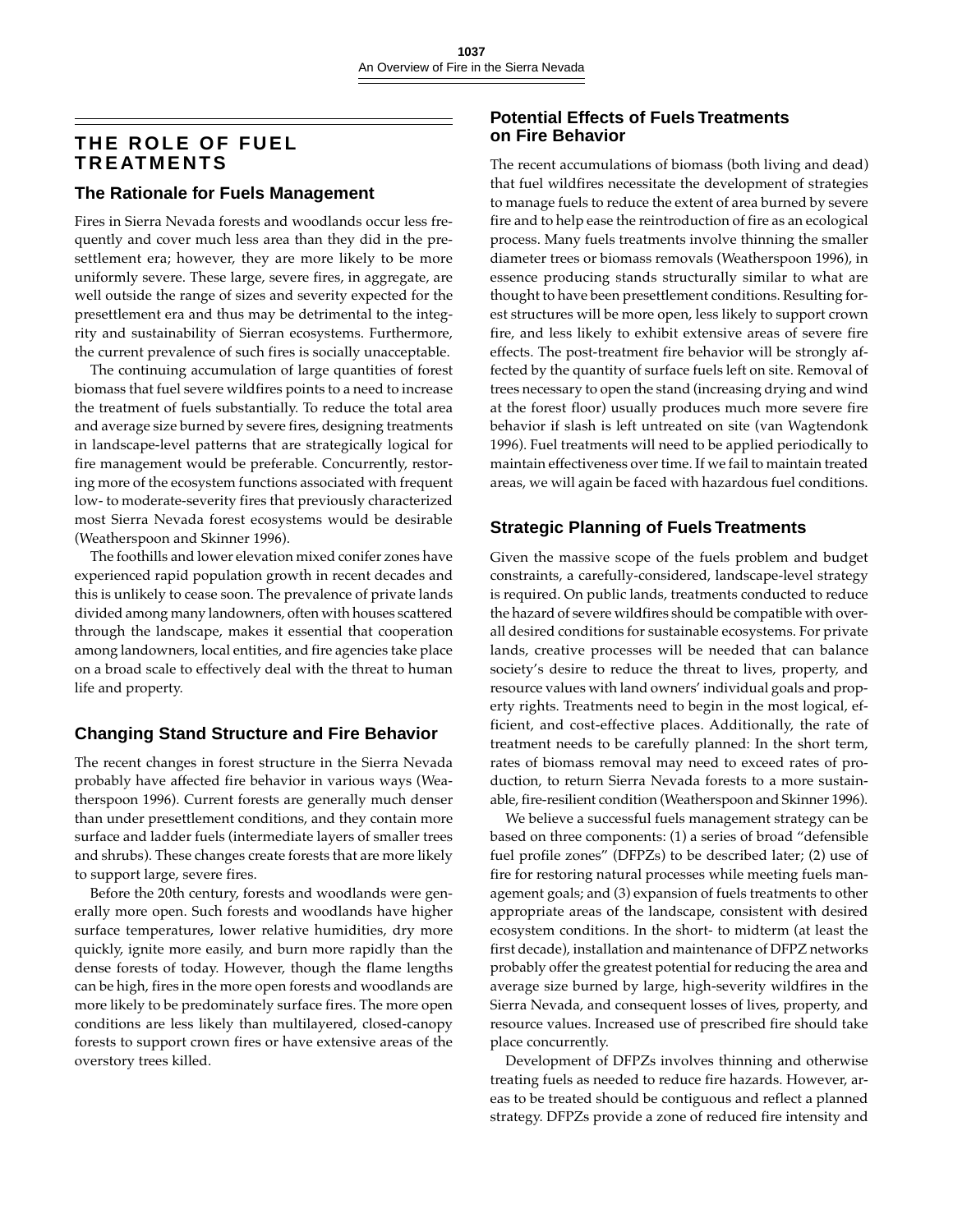reduced spotting potential (van Wagtendonk 1996) where suppression forces have a reasonable chance of stopping a fire.

We see DFPZs only as the first step in landscape-wide fuels treatments, not as the final solution. In this context, they should provide a foundation from which to extend subsequent prescribed burning or other treatments to broader areas of the landscape. A DFPZ network will help to achieve improved forest health, greater landscape diversity, increase availability of open forest habitats dominated by large trees, and, thus, probably a greater approximation of presettlement conditions along the ridges and upper southerly slopes where they would be concentrated. Periodic maintenance of DFPZs will be essential to their continued effectiveness, as with any fuel treatment. However, their contiguity, usually easy access (providing for easier, cheaper re-treatments), intended value for staging suppression forces, and protecting property and resources, increases the probability that they will be maintained (Weatherspoon and Skinner 1996).

## **Evaluating Fire Risk**

One important factor that should be considered for selecting fuel treatment strategies is risk of fire occurrence based on historical patterns. An evaluation of fire-occurrence risk in high-value areas (e.g., wildland-urban interface areas, national and state parks, productive resource lands, and ecologically significant areas) should help prioritize the location of DFPZs and other fuel treatment areas. An assessment of risk of fire occurrence was developed from Forest Service records of fires mapped for the 20th century (McKelvey and Busse 1996), and the zones of highest risk were found in the foothills. During periods of drought, the area of high fire risk extends into the lower portions of the mixed conifer zone.

#### **Use of Prescribed Fire**

Prescribed fire is frequently advocated as a tool that can be used for landscape level fuel reduction while simultaneously restoring fire as an ecosystem process. We recognize the important role that prescribed fire can, and should, play in managing Sierra Nevada ecosystems; however, we must caution against reliance on prescribed fire as the only solution.

Practical and political considerations restrain reliance on prescribed fire, even for the more restricted objectives of restoration and maintenance of natural processes in parks and wilderness (Parsons and Botti in press). Both management ignited and prescribed natural fires (PNFs) ignited by lightning will occasionally escape prescriptions and boundaries, potentially resulting in unacceptable impacts and the ultimate threat of additional restrictions on fire use (such as those following the 1988 Yellowstone fires)(Botti and Nichols 1995). Additional constraints on prescribed fire programs include inadequate funding, inadequate number of personnel (due to competition for trained personnel during active wildfire

seasons), and air quality restrictions. The difficulties of carrying out a prescribed fire program are illustrated by the failure of the fire management program at Sequoia and Kings Canyon National Parks to approach the presettlement fire return frequency for the giant sequoia groves in spite of a well funded, aggressive program (Parsons 1995).

## **Modifying Fire Suppression Strategy**

Although permitting low- and moderate-intensity wildfires to burn can provide benefits, the vast majority of ignitions in the Sierra Nevada are suppressed. Fire managers have been required to select the most economically efficient suppression option without considering the potential resource benefits of wildfires. Fires that would contribute to achieving presettlement vegetation conditions are regularly suppressed while small, because they are easy and inexpensive to put out. However, flexibility in present federal fire management policy exists that is rarely exercised outside the National Parks and a few wilderness areas in the Sierra Nevada. Fire managers may use less than full control strategies for fire suppression provided the strategy chosen is projected to incur the least cost of suppression plus loss of resource values. Use of appropriate suppression responses, expanded use of prescribed fire and use of PNF both inside and outside wilderness should be evaluated based on fire regime, expected fire behavior and weather regime throughout the Sierra Nevada. Agencies should seriously consider using managed wildfires to meet resource objectives in combination with prescribed fire and other forms of fuels treatment. Indeed, the proposed fire policies for the U.S. Departments of Agriculture and Interior would allow land managers the flexibility to use wildland fires to meet management objectives (USDI/USDA 1995).

## **CONCLUSION**

Fire has been, and will continue to be, a major influence on Sierra Nevada landscapes. Each summer conditions occur where fires can easily ignite and spread due to the Mediterranean climate characterized by cool, wet winters and warm, dry summers. Under this prevailing climate, fire has served as a frequent, potent influence on Sierra Nevada ecosystems for millennia.

The combination of human uses and management activities over the last century and a half has profoundly altered fire regimes. The area influenced by low- and moderateintensity fires in the Sierra Nevada landscapes has been greatly reduced. This has resulted in changes in forest structures and landscape patterns. Today many Sierra Nevada landscapes will more readily support more uniformly severe large fires than were characteristic of presettlement conditions.

It is likely that occurrence of large, severe fires will con-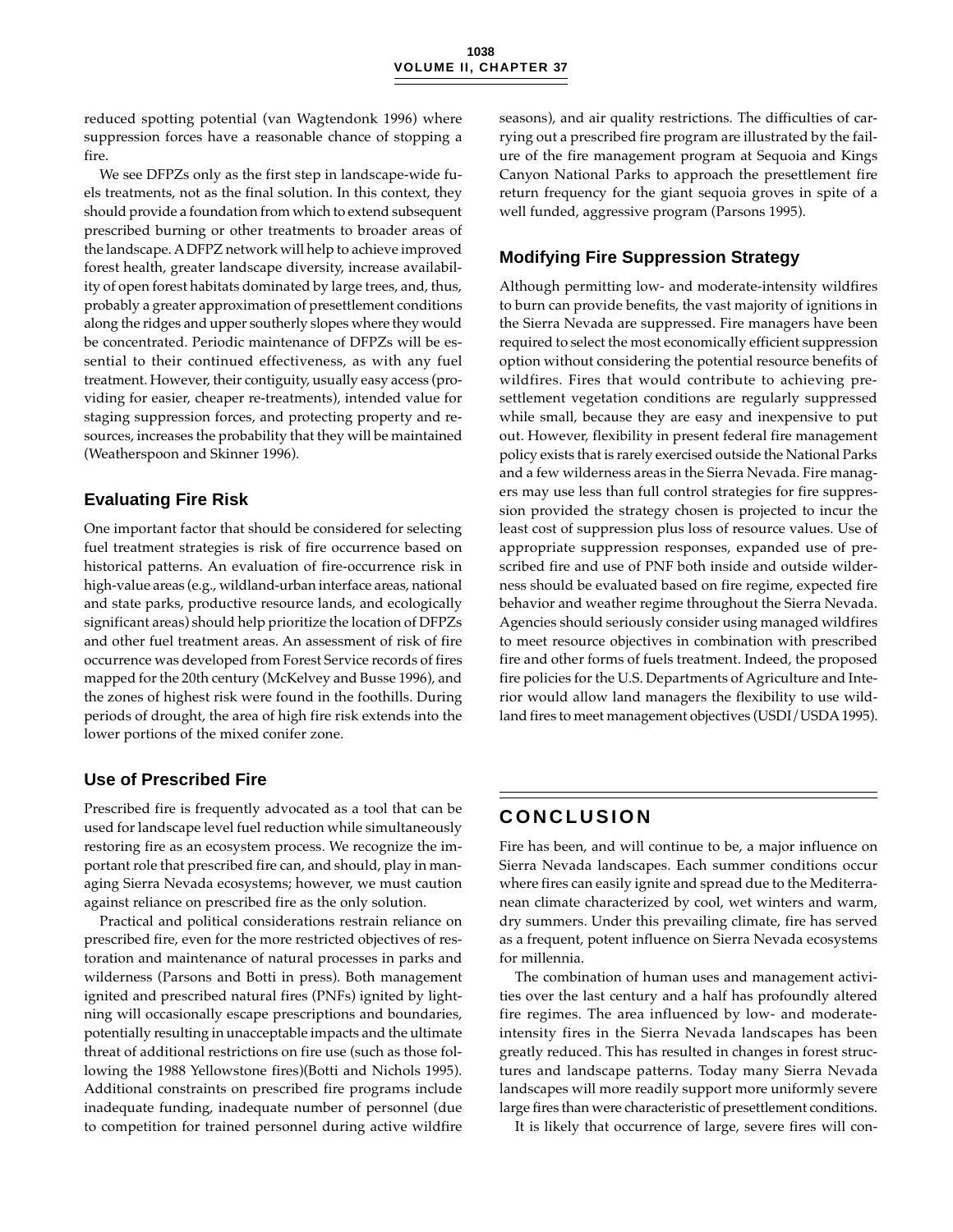tinue in the Sierra Nevada into the indefinite future. Fuel treatments may provide a long-term solution by reducing the likelihood of tree mortality and crown fires and producing defensible zones in which fires can be more successfully controlled. Fuel treatments must be periodically maintained to avoid a return to hazardous conditions. Initial treatment costs are often high and there will be continuing costs for maintenance. It is crucial that fuel treatment areas are carefully located to increase effectiveness and minimize costs. We must devise ways to provide the necessary financing, and where practical use the harvest of biomass to help pay for the needed treatments. The foothill zone will present the greatest challenge to manage fire effectively to protect human life and property, whereas, the mixed conifer and upper montane zones may present the greatest challenge from an ecological and resource perspective.

Even an extremely aggressive fuels treatment program will take more than a decade to accomplish. After more than a century of changing forest structures and fuel conditions, realizing significant regional shifts in fire behavior will take time, determination, and good financing. Judicious planning will help to achieve ecological goals while reducing the spatial extent and effects of severe fires.

## **Future Needs**

Each of the following chapters has developed recommendations and assessed future needs that are best understood in the details of the separate reports. Together they lay the framework for action, better management, and better understanding of the critical role fire plays in the human and ecological landscape of the Sierra Nevada.

### **ACKNOWLEDGMENTS**

This chapter was written by Kevin S. McKelvey, Carl N. Skinner, and C. Phillip Weatherspoon, all of the U.S. Forest Service, Pacific Southwest Research Station, Redding, California; David J. Parsons, of the U.S. Forest Service, Aldo Leopold Wilderness Research Institute, Missoula, Montana; Don C. Erman, of the Centers for Water and Wildland Resources, University of California, Davis; Jan W. van Wagtendonk, of the U.S. National Biological Survey, Yosemite Field Station, El Portal, California; Susan J. Husari, of the U.S. Forest Service, Region 5, San Francisco; and Chi-ru Chang, of the School of the Environment, Duke University, Durham, North Carolina.

We greatly appreciate the leadership, direction, and coordination for the Agents of Change working group provided by Joan Brenchley-Jackson. The helpful comments of William F. Laudenslayer Jr. and two anonymous reviewers improved the manuscript.

#### **REFERENCES**

- Albini, F. A. 1976. *Estimating wildfire behavior and effects*. General Technical Report INT-30. Ogden, UT: U.S. Forest Service, Intermountain Research Station.
- Biswell, H. H. 1989. Prescribed burning in California wildlands vegetation management. Berkeley and Los Angeles: University of California Press.
- Bonnicksen, T. M., and E. C. Stone. 1982. Managing vegetation within U.S. national parks: A policy analysis. Environmental Management 6:101–2, 109–22.
- Botti, S. J., and H. T. Nichols. 1995. Availability of fire resources and funding for prescribed natural fire programs in the National Park Service. In Proceedings: Symposium on fire in wilderness and park management, technical coordination by J. K. Brown, R. W. Mutch, C. W. Spoon, and R. H. Wakimoto, 94–104. General Technical Report INT-GTR-320. Ogden, UT: U.S. Forest Service, Intermountain Research Station.
- Caprio, A. C., and T. W. Swetnam. 1995. Historic fire regimes along an elevational gradient on the west slope of the Sierra Nevada, California. In Proceedings: Symposium on fire in wilderness and park management, technical coordination by J. K. Brown, R. W. Mutch, C. W. Spoon, and R. H. Wakimoto, 173–79. General Technical Report INT-GTR-320. Ogden, UT: U.S. Forest Service, Intermountain Research Station.
- [Chang, C. 1996. Ecosystem responses to fire and variations in fire](#page-0-0) regimes. In Sierra Nevada Ecosystem Project: Final report to Congress, vol. II, chap. 39. Davis: University of California, Centers for Water and Wildland Resources.
- [Erman, D. C., and R. Jones. 1996. Fire frequency analysis of Sierra](#page-0-0) forests. In Sierra Nevada Ecosystem Project: Final report to Congress, vol. II, chap. 42. Davis: University of California, Centers for Water and Wildland Resources.
- Graumlich, L. J. 1993. A 1000-year record of temperature and precipitation in the Sierra-Nevada. Quaternary Research 39:249–55.
- [Husari, S. J., and K. S. McKelvey. 1996. Fire management policies](#page-0-0) and programs. In Sierra Nevada Ecosystem Project: Final report to Congress, vol. II, chap. 40. Davis: University of California, Centers for Water and Wildland Resources.
- Kilgore, B. M., and R. W. Sando. 1975. Crown-fire potential in a sequoia forest after prescribed burning. Forest Science 21:83–87.
- Kilgore, B. M., and D. Taylor. 1979. Fire history of a sequoia–mixed conifer forest. Ecology 60:129–42.
- Leiberg, J. B. 1902. Forest conditions in the northern Sierra Nevada, California. Professional Paper 8, Series H, Forestry, 5. Washington, DC: U.S. Geological Survey, Government Printing Office.
- [McKelvey, K. S., and K. K. Busse. 1996. Twentieth-century fire pat](#page-0-0)terns on Forest Service lands. In Sierra Nevada Ecosystem Project: Final report to Congress, vol. II, chap. 41. Davis: University of California, Centers for Water and Wildland Resources.
- McKelvey, K. S., and J. D. Johnston. 1992. Historical perspectives on forests of the Sierra Nevada and the Transverse Ranges of Southern California: Forest conditions at the turn of the century. In The California spotted owl: a technical assessment of its current status, technical coordination by J. Verner, K. S. McKelvey, B. R. Noon, R. J. Gutierrez, G. I. Gould Jr., and T. W. Beck, 225–46. General Technical Report GTR-PSW-133. Albany, CA: U.S. Forest Service, Pacific Southwest Research Station.
- Parsons, D. J. 1995. Restoring fire to giant sequoia groves: What have we learned in 25 years? In Proceedings: Symposium on fire in wilder-